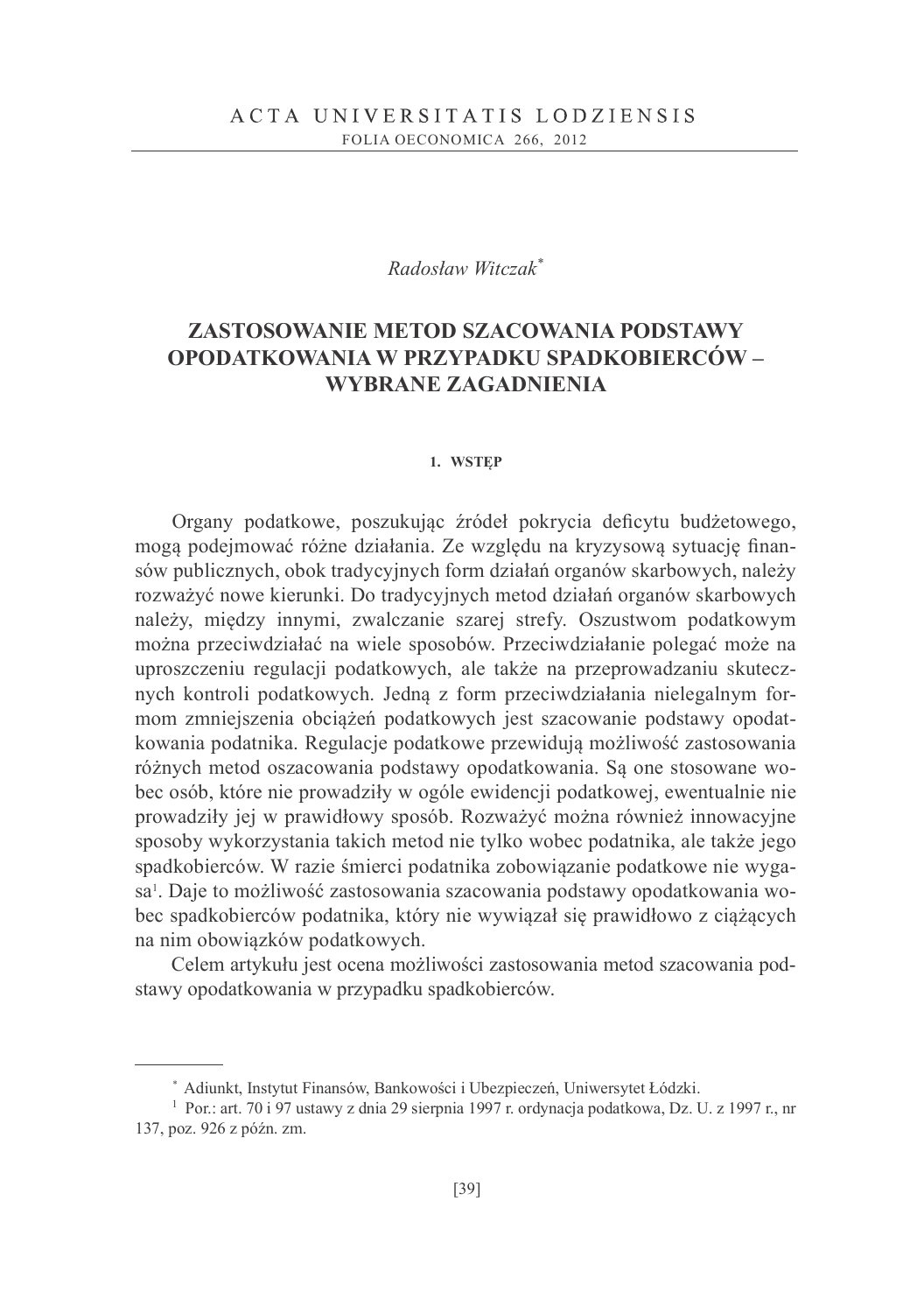#### 2. PRZESŁANKI ZASTOSOWANIA METOD SZACOWANIA PODSTAWY OPODATKOWANIA

Regulacje podatkowe przewidują możliwość zastosowania szacowania podstawy opodatkowania. Jest to szczególny rodzaj wymiaru zobowiazań podatkowych<sup>2</sup>. Organ podatkowy określa podstawę opodatkowania w drodze oszacowania, jeżeli zostaną spełnione odpowiednie przesłanki do jej przeprowadzenia. Jedna z nich jest brak ksiąg podatkowych lub innych danych niezbednych do określenia podstawy opodatkowania. Szacunku podstawy opodatkowania można także dokonać, kiedy dane wynikające z ksiąg podatkowych nie pozwalają na określenie podstawy opodatkowania. Przepisy podatkowe dopuszczają również do szacowania, gdy podatnik naruszył warunki uprawniające do korzystania ze zryczałtowanej formy opodatkowania<sup>3</sup>.

Według przepisów podstawe opodatkowania określa się w drodze oszacowania, stosując następujące metody<sup>4</sup>:

- · porównawczą wewnętrzną,
- · porównawcza zewnętrzna,
- remanentowa,
- · produkcyjna,
- kosztowa,
- · udziału dochodu w obrocie.

Metoda porównawcza wewnętrzna polega na porównaniu wysokości obrotów w tym samym przedsiębiorstwie za poprzednie okresy, w których znana jest wysokość obrotu. Metoda porównawcza zewnętrzna polega na porównaniu wysokości obrotów w innych przedsiębiorstwach prowadzących działalność o podobnym zakresie i w podobnych warunkach. W metodzie remanentowej następuje porównanie wartości majątku przedsiębiorstwa na początku i na końcu okresu, z uwzględnieniem wskaźnika szybkości obrotu. Metoda produkcyjna wykorzystuje ustalenie zdolności produkcyjnej przedsiębiorstwa. Z kolei metoda kosztowa polega na ustaleniu wysokości obrotu na podstawie wysokości kosztów poniesionych przez przedsiębiorstwo, z uwzględnieniem wskaźnika udziałów tych kosztów w obrocie. Metoda udziału dochodu w obrocie sprowadza się do ustalenia wysokości dochodów ze sprzedaży określonych towarów i wykonywania określonych usług, z uwzglednieniem wysokości udziału tej sprzedaży (wykonanych usług) w całym obrocie<sup>5</sup>.

<sup>&</sup>lt;sup>2</sup> H. Dzwonkowski (red.), Ordynacja podatkowa. Rok 2008, Wydawnictwo C.H. Beck, Warszawa 2008, s. 264.

<sup>&</sup>lt;sup>3</sup> B. Adamiak, J. Borkowski, R. Mastalski, J. Zubrzycki, Ordynacja podatkowa. Komentarz 2008, Oficyna Wydawnicza "Unimex", Wrocław 2008, s. 203-204.

<sup>&</sup>lt;sup>4</sup> Por.: art. 23 ust. 3 ustawy z dnia 29 sierpnia 1997 r. ordynacja podatkowa...

<sup>&</sup>lt;sup>5</sup> R. Sowiński, Metody oszacowania podstawy opodatkowania, "Przegląd Podatkowy" 2003, nr 7, s. 48–51.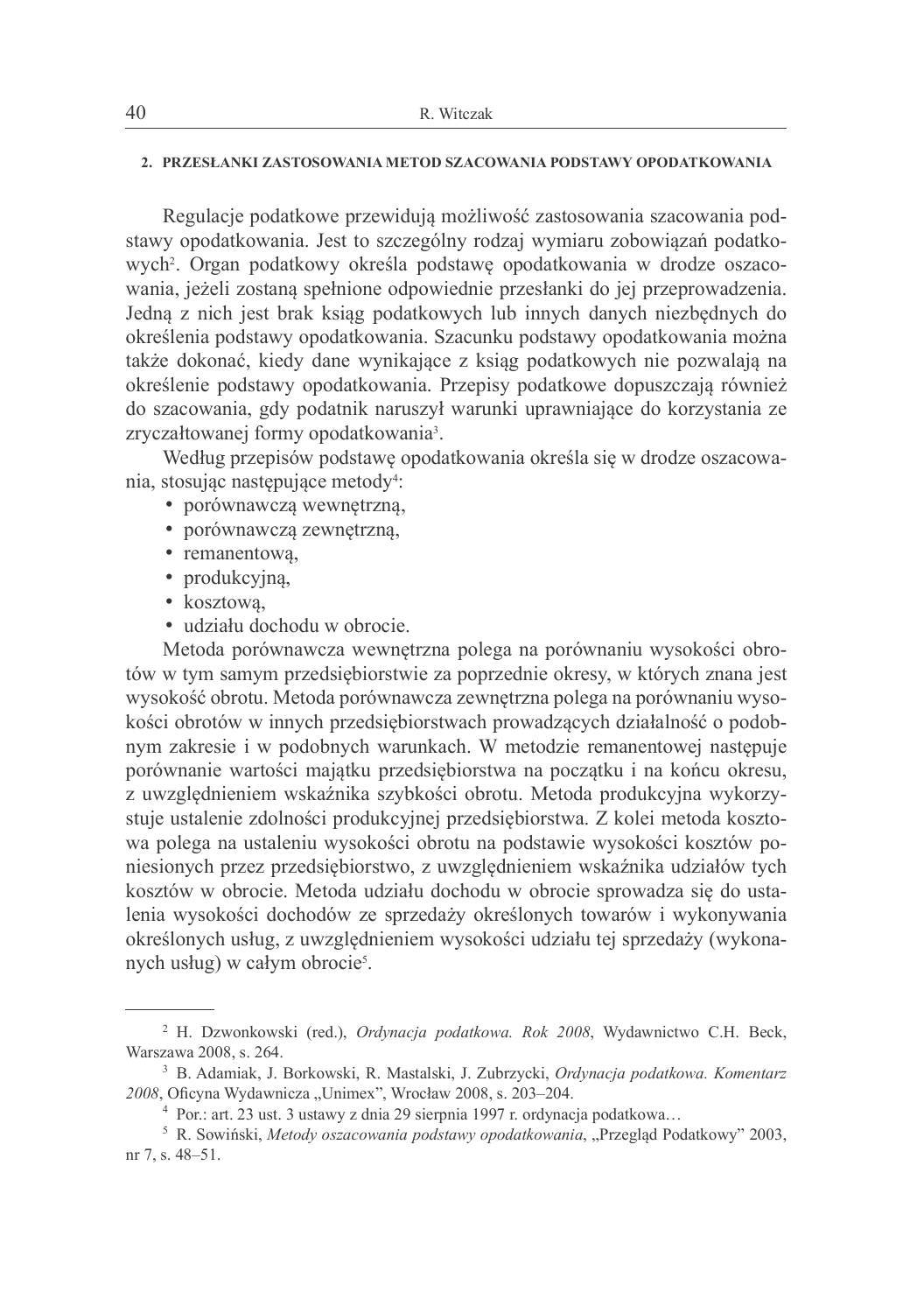Przepisy pozwalają również w inny sposób oszacować podstawę opodatkowania, nie precyzując go.

Określenie podstawy opodatkowania w drodze oszacowania powinno zmierzać do określenia jej w wysokości zbliżonej do rzeczywistej podstawy opodatkowania. Organ podatkowy, określając podstawe opodatkowania w drodze oszacowania, uzasadnia wybór metody oszacowania<sup>6</sup>.

#### 3. ODPOWIEDZIALNOŚĆ SPADKOBIERCÓW A SZACOWANIE PODSTAWY OPODATKOWANIA

Zgodnie z przepisami ordynacji podatkowej spadkobiercy podatnika przejmują przewidziane w przepisach prawa podatkowego obowiązki spadkodawcy?. Regulacie podatkowe nakazuja stosowanie do odpowiedzialności spadkobierców za zobowiązania podatkowe spadkodawcy przepisów kodeksu cywilnego o przyjęciu i odrzuceniu spadku oraz o odpowiedzialności za długi spadkowe. Co więcej, rozszerzają zakres tej odpowiedzialności nie tylko na zobowiązania podatkowe, ale także na inne tytuły, jak np. odsetki za zwłokę od zaległości podatkowych spadkodawcy<sup>8</sup>.

Przepisy podatkowe nakazują wprost stosowanie norm kodeksu cywilnego do określenia reguł odpowiedzialności za zobowiazania podatkowe spadkodawcy. Kodeks cywilny określa, między innymi, zagadnienie powołania do spadku, jego formy, otwarcie spadku oraz przyjęcia i odrzucenia spadku<sup>9</sup>.

Spadkobiercą może być zarówno osoba fizyczna, jak i osoba prawna<sup>10</sup>. Warunkiem nabycia jest stwierdzenie faktu, aby taka osoba żyła (istniała) w chwili otwarcia spadku. Prawo cywilne przewiduje szczególny przypadek, jakim jest prawo do dziedziczenia dziecka poczętego w chwili otwarcia spadku, choć jeszcze nienarodzonego, jeżeli urodzi się żywe<sup>11</sup>.

Chociaż nabycie spadku następuje z chwilą otwarcia spadku, czyli w dniu śmierci spadkodawcy, to przewidziano procedurę pozwalającą stwierdzić uprawnienia do nabycia spadku (a tym samym również wynikające z niego obowiązku) w formie postanowienia o stwierdzeniu nabycia spadku<sup>12</sup>. W postanowieniu

<sup>&</sup>lt;sup>6</sup> P. Pietrasz, J. Siemieniako, Oszacowanie podstawy opodatkowania w świetle realizacji zasady prawdy materialnej (2), "Przegląd Podatkowy" 2010, nr 11, s. 36.

<sup>&</sup>lt;sup>7</sup> Por.: art. 97 ustawy z dnia 29 sierpnia 1997 r. ordynacja podatkowa...

<sup>&</sup>lt;sup>8</sup> Por.: B. Adamiak, J. Borkowski, R. Mastalski, J. Zubrzycki, Ordynacja podatkowa.... s. 457, 461.

<sup>&</sup>lt;sup>9</sup> H. Dzwonkowski (red.), Ordynacja podatkowa..., s. 587.

<sup>&</sup>lt;sup>10</sup> C. Kosikowski (red.), Ordynacja podatkowa. Komentarz, Lex a Wolters Kluwer business, Warszawa 2007, s. 434.

<sup>&</sup>lt;sup>11</sup> H. Dzwonkowski (red.), Ordynacja podatkowa..., s. 587.

<sup>&</sup>lt;sup>12</sup> C. Kosikowski (red.), *Ordynacja podatkowa...*, s. 434.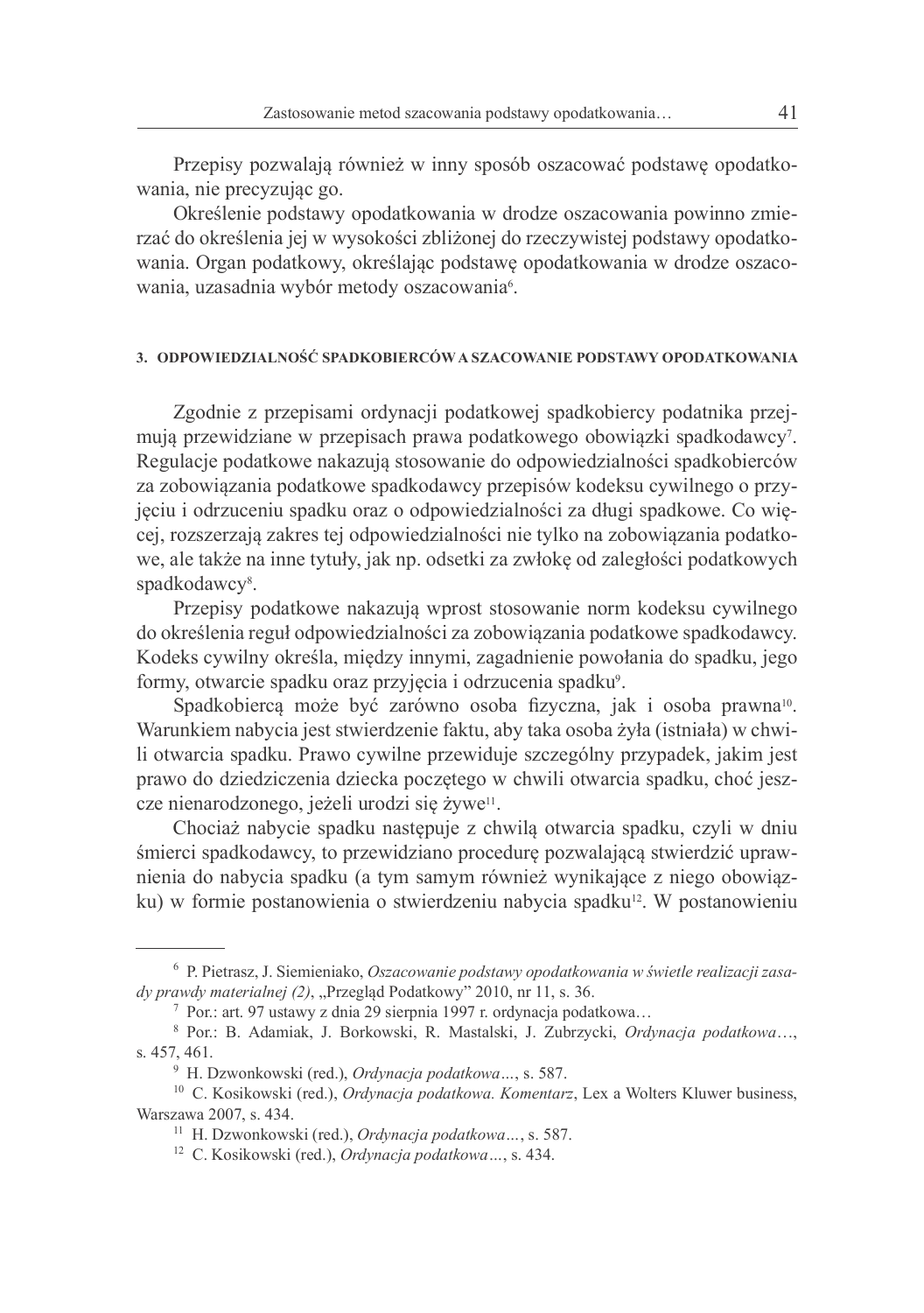o stwierdzeniu nabycia spadku powinni być wymienieni tylko tacy spadkobiercy, którzy żyli (istnieli w chwili otwarcia spadku i przyjeli spadek z własnej woli lub na podstawie ustawy<sup>13</sup>. Jednakże kwestia możliwości orzekania o odpowiedzialności podatkowej w związku z faktem legitymowania się nabyciem spadku w formie powyższego postanowienia budzi kontrowersje. Zdaniem niektórych autorów organy podatkowe mogą orzekać o odpowiedzialności pod warunkiem, że zostało wydane postanowienie o stwierdzeniu nabycia spadku<sup>14</sup>. Występuje również poglad uznający, że orzekanie o odpowiedzialności podatkowej spadkobierców może występować bez względu na to, czy zostało wydane postanowienie o stwierdzeniu nabycia spadku<sup>15</sup>.

Spadkobierca może przejąć spadek wprost, z dobrodziejstwem inwentarza, lub spadek odrzucić. Sposób zachowania spadkodawcy wywiera wpływ na zakres odpowiedzialności spadkobiercy za zobowiązania podatkowe<sup>16</sup>.

W przypadku przejęcia spadku wprost spadkobierca odpowiada za wszystkie zaległości podatkowe spadkodawcy całym swoim majątkiem. Następuje przejęcie spadku bez ograniczeń odpowiedzialności za długi z niego wynikające<sup>17</sup>.

Przyjęcie spadku z dobrodziejstwem inwentarzą ograniczą odpowiedzialność spadkodawcy tylko do wartości ustalonego w inwentarzu stanu czynnego spadku. Ograniczenie odpowiedzialności nie będzie miało zastosowania, jeżeli spadkobierca podstępnie nie podał do inwentarza przedmiotów należących do spadku albo podał do inwentarza nieistniejące długi. Gdy spadkobierca, który przyjął spadek z dobrodziejstwem inwentarza, spłacił niektóre długi, nie wiedząc o istnieniu innych długów, ponosi odpowiedzialność za niespłacone długi tylko do wysokości różnicy między wartością świadczeń spełnionych na zaspokojenie długów, które spłacił. Natomiast, jeżeli spadkobierca, który przyjął spadek z dobrodziejstwem inwentarza, spłacając niektóre długi spadkowe, wiedział o istnieniu innych długów spadkowych, ponosi odpowiedzialność za te długi ponad wartość czynną spadku, jednakże tylko do takiej wysokości, w jakiej byłby zobowiązany je zaspokoić, gdyby spłacał należycie wszystkie długi spadkowe. Organ podatkowy może żądać sporządzenia spisu inwentarza. W spisie ujmuje się majątek spadkodawcy z zaznaczeniem wartości każdego przedmiotu, a także długi spadkowe. Wskazuje się w nim również tzw. wartości czystego spadku z uwzględnieniem wartości rzeczy i praw spornych. Szczegółowe zasady sporządzania spisu inwentarza ustala rozporządzenie ministra sprawiedliwości z 1.10.1991 r. w sprawie szczegółowego trybu postępowania przy zabezpieczaniu spadku i sporządzaniu spisu inwentarza.

<sup>&</sup>lt;sup>13</sup> H. Dzwonkowski (red.), *Ordynacja podatkowa* ..., s. 587.

<sup>&</sup>lt;sup>14</sup> C. Kosikowski (red.), Ordynacja podatkowa..., s. 434.

<sup>&</sup>lt;sup>15</sup> H. Dzwonkowski (red.), Ordynacja podatkowa..., s. 587-588.

<sup>&</sup>lt;sup>16</sup> S. Babiarz i in., Ordynacja podatkowa. Komentarz, LexisNexis, Warszawa 2007, s. 443.

<sup>&</sup>lt;sup>17</sup> B. Brzeziński i in., Ordynacja podatkowa. Komentarz, T.1., Dom Organizatora, Toruń 2007,

s. 693.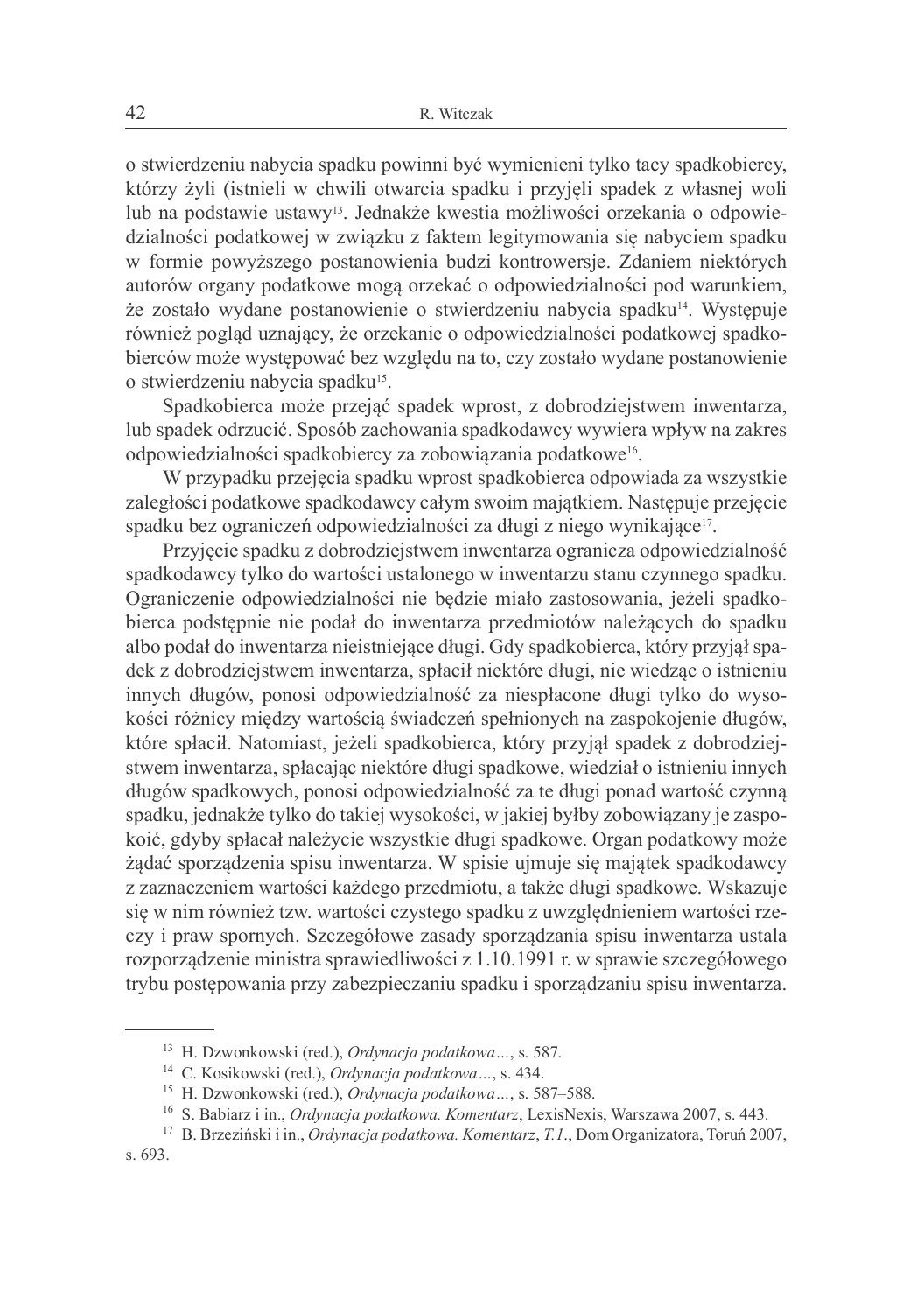W przypadku, gdy wszyscy spadkobiercy przyjęli spadek z dobrodziejstwem inwentarza, ich odpowiedzialność jest jednakowa i ograniczona do wartości czynnego stanu spadku. Jeżeli niektórzy korzystają z dobrodziejstwa inwentarza, a pozostali odpowiadają nieograniczenie, górną granicą ich odpowiedzialności solidarnej jest wartość stanu czynnego spadku, a ponadto pozostali odpowiadają solidarnie do pełnej wysokości długów<sup>18</sup>.

Ostatnia możliwa forma zachowania spadkobiercy to odrzucenie spadku. Oznacza ona brak odpowiedzialności za długi spadkowe spadkobiercy, a tym samym i brak możliwości odpowiedzialności za zobowiązania podatkowe<sup>19</sup>. W sytuacji, gdy spadek przypada Skarbowi Państwa jako spadkobiercy ustawowemu, zobowiazania podatkowe w zakresie stanowiacym dochód budżetu państwa wygasają. Natomiast, w zakresie podatków stanowiących dochód gminy ta ostatnia zachowuje uprawnienia wierzyciela, a zobowiązanym staje się Skarb Państwa<sup>20</sup>.

Do momentu przyjęcia spadku spadkobierca ponosi odpowiedzialność za długi spadkowe tylko ze spadku, lecz po jego przyjęciu jego odpowiedzialność rozciąga się na cały majątek spadkobiercy<sup>21</sup>.

Nie powinno być watpliwości, że przejęcie odpowiedzialności podatkowej przez spadkobiercę oznacza również możliwość szacowania podstawy opodatkowania. Następuje bowiem wówczas specyficzna forma ustalenia wymiaru zobowiazań podatkowych. Jednakże samo zobowiazanie podatkowe istnieje. Jest tylko kwestia określenia jego wysokości. Warto zwrócić uwagę, że zdaniem Naczelnego Sądu Administracyjnego przepisy dotyczące następstwa prawnego pozwalają nie tylko przenieść zobowiazanie podatkowe, ale również obowiazek podatkowy na spadkobierce. Obowiązek podatkowy powstaje z mocy samego prawa i ma charakter majątkowy. W związku z powyższym jest podatkowoprawną pochodną wartości majątkowej i stanowi podstawę do ustalenia zobowiązania podatkowego. Obowiązek podatkowy ma charakter majątkowy i stanowi o przejęciu go przez podatnika<sup>22</sup>. Chociaż występują głosy przeciwne, uznające, że nie następuje przejęcie obowiązku podatkowego, a jedynie samego zobowiązania podatkowego. Warunkiem odpowiedzialności podatników jest powstanie zobowiązania podatkowego za życia spadkodawcy. Jeśli zobowiązanie nie powstało za jego życia, to spadkodawcy nie ponoszą odpowiedzialności z tego tytułu<sup>23</sup>. Jednakże szacowanie podstawy opodatkowania dotyczyć będzie z reguły zobowiązań podatkowych, które już istnieją.

<sup>&</sup>lt;sup>18</sup> H. Dzwonkowski (red.), Ordynacja podatkowa..., s. 588.

<sup>&</sup>lt;sup>19</sup> S. Babiarz, *Ordynacia podatkowa* ..., s. 446.

<sup>&</sup>lt;sup>20</sup> H. Dzwonkowski (red.), *Ordynacja podatkowa...*, s. 588.

<sup>&</sup>lt;sup>21</sup> S. Babiarz, *Ordynacja podatkowa* ..., s. 446.

<sup>&</sup>lt;sup>22</sup> Wyrok NSA z dnia 24.09.2010 sygn. akt II FSK 1193/10, "Przegląd Orzecznictwa Podatkowego", 3/2011, s. 247-248.

<sup>&</sup>lt;sup>23</sup> A. Mariański, Glosa do wyroku NSA z dnia 24.09.2010 sygn. akt II FSK 1193/10, "Przegląd Orzecznictwa Podatkowego", 3/2011, s. 227.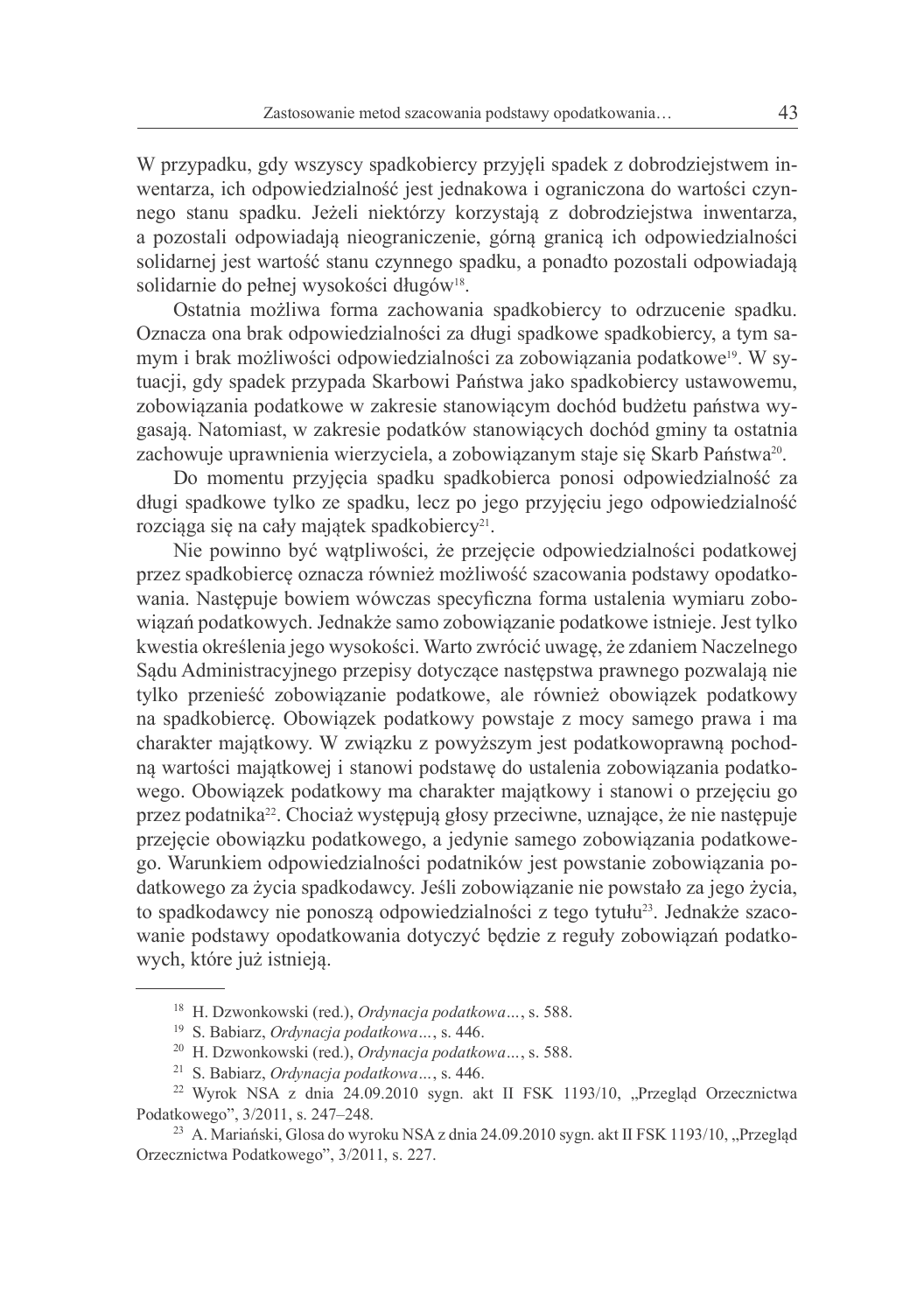### 4. MOŻLIWOŚĆ WYKORZYSTANIA METOD SZACOWANIA PODSTAWY OPODATKOWANIA **WOBEC SPADKOBIERCÓW**

Szacowanie podstawy opodatkowania wobec spadkobierców może nastapić w związku z zastosowaniem różnych procedur wobec podatnika ewentualnie z różnych powodów: śmierci podatnika w trakcie prowadzonego postepowania podatkowego lub kontroli podatkowej, powstaniem watpliwości po śmierci podatnika co do prawidłowości jego rozliczeń.

Jeżeli podatnik zmarł w trakcie postępowania podatkowego, to w jego miejsce wstępują spadkobiercy<sup>24</sup>. Oznacza to możliwość prowadzenia dalszego postepowania podatkowego, w tym również szacowania podstawy opodatkowania. Organ podatkowy musi naturalnie ustalić, kto jest spadkobiercą. Może to również oznaczać konieczność zawieszenia prowadzonego postępowania podatkowego. Jednakże, po ustaleniu spadkobierców samo postepowanie może się toczyć dalej.

Organ podatkowy może prowadzić postępowanie kontrolne wobec podatnika. W trakcie kontroli może okazać się, że występują przesłanki do szacowania podstawy opodatkowania. Przykładowo, podatnik prowadził działalność gospodarczą, której nie zgłosił. Ewentualnie nie prowadził rzetelnie ksiąg podatkowych. Podatnik jednak umiera. Dla dalszej procedury szacowania podstawy opodatkowania istotne znaczenie ma moment śmierci podatnika. Precyzując powyższe stwierdzenie, ustalić należy, na jakim etapie znajdowała się określona procedura stosowana wobec podatnika w momencie jego śmierci. Jeżeli zmarł w trakcie kontroli podatkowej, to kontrola podatkowa może być dalej prowadzona. Na miejsce kontrolowanego wstępują spadkobiercy. Wynika to z zapisu art. 292 ordynacji podatkowej pozwalającego stosować odpowiednio przepisy dotyczące śmierci strony w postępowaniu podatkowym<sup>25</sup>. W związku z obowiązkiem ustalenia spadkobierców kontrolowanego, praktycznie wystąpi obowiązek zawieszenia postępowania kontrolnego do czasu ich ustalenia<sup>26</sup>.

Trochę inna sytuacja wystąpi, jeśli śmierć nastąpiła po zakończeniu kontroli, a przed wszczęciem postępowania podatkowego. Istotne znacznie ma wówczas regulacja dotycząca zasad wszczynania postępowania podatkowego po zakończeniu kontroli. Zgodnie z przepisami w przypadku ujawnienia przez kontrolę podatkową nieprawidłowości co do wywiązywania się przez kontrolowanego z obowiązków wynikających z przepisów prawa podatkowego oraz niezłożenia przez podatnika deklaracji lub niedokonania przez niego korekty deklaracji w całości uwzględniającej ujawnione nieprawidłowości, organ podatkowy wszczyna postepowanie podatkowe w sprawie, która była przedmiotem kontroli podatkowej.

<sup>&</sup>lt;sup>24</sup> Art. 102 ust. 2 ustawy z dnia 29 sierpnia 1997 r. ordynacja podatkowa...

<sup>&</sup>lt;sup>25</sup> C. Kosikowski (red.), Ordynacja podatkowa..., s. 930–931.

<sup>&</sup>lt;sup>26</sup> Por. art. 292 w związku z art. 201 ustawy z dnia 29 sierpnia 1997 r. ordynacja podatkowa...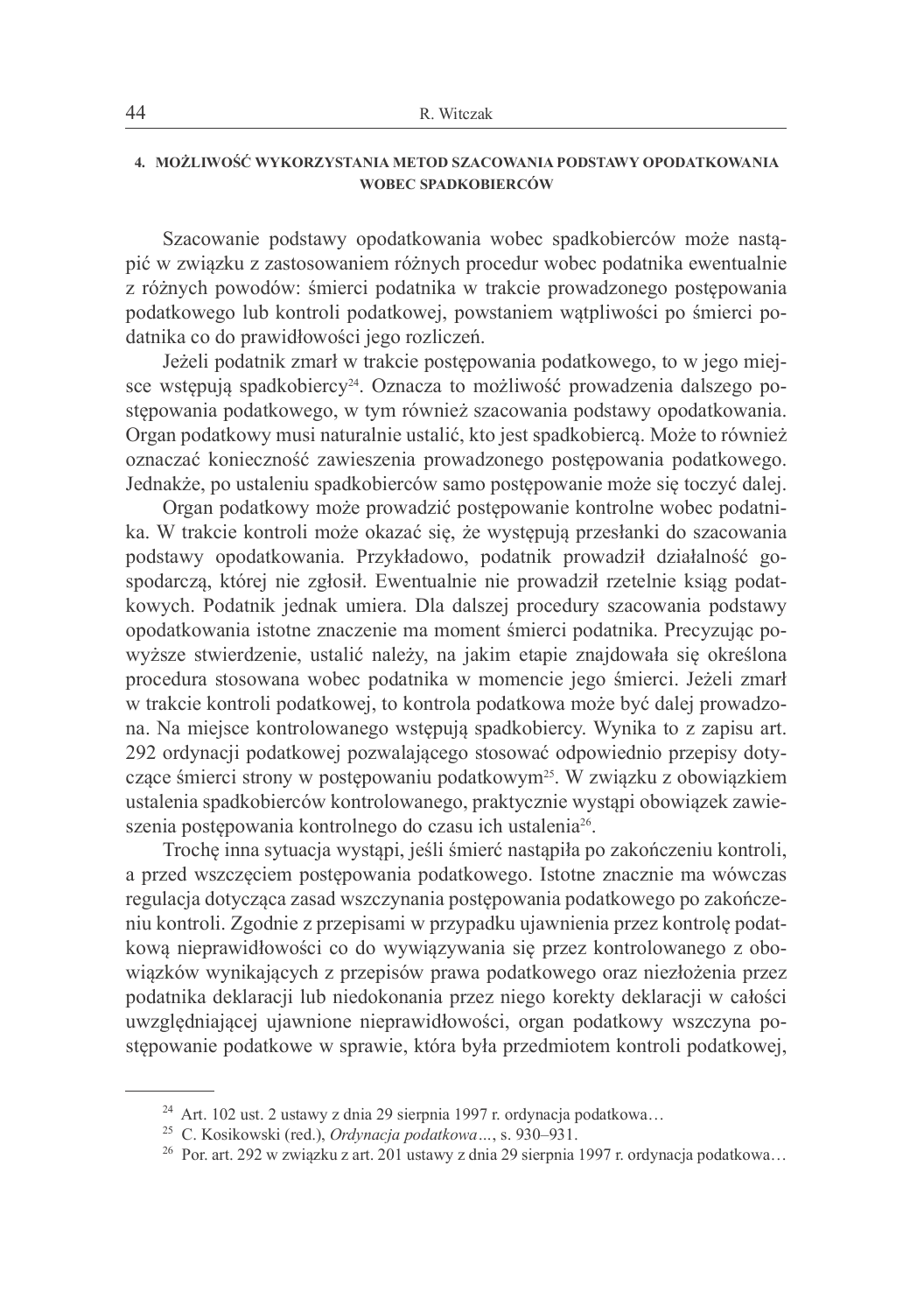nie później niż w terminie 6 miesięcy od zakończenia kontroli<sup>27</sup>. Takie sformułowanie przepisów uniemożliwia wszczecie postepowania podatkowego, jeżeli po zakończeniu kontrolowany zmarł, natomiast organ podatkowy nie zdążył wszcząć postępowania podatkowego. Ustalanie spadkobiercy może być procesem długotrwałym. Sprawy spadkowe moga trwać ponad rok. Co wiecej, potencjalny spadkobierca może skorzystać z prawa do odrzucenia spadku. W kodeksie cywilnym przewidziano okres 6 miesięcy od dnia dowiedzenia się o powołaniu do spadku. Natomiast termin 6 miesiecy na rozpoczęcie postepowania podatkowego liczony jest dla organów podatkowych od dnia zakończenia kontroli. Jeżeli organ podatkowy w terminie 6 miesięcy od dnia zakończenia kontroli zdecyduje się na wszczecie postepowania podatkowego wobec spadkobiercy, to ten może zdecydować o odrzuceniu spadku. Co więcej, nie musi takiej decyzji podejmować od razu, lecz jedynie ma obowiązek uczynić to w terminie 6 miesięcy. Może więc wyczekać prawie cały przewidziany prawem okres i odrzucić spadek. Tym samym prowadzone wobec niego postępowanie podatkowe, mające na celu ustalenie podstawy opodatkowania w drodze szacunku, stanie się bezprzedmiotowe i będzie musiało zostać umorzone. Natomiast spadkobiercami mogą stać się bliskie osoby, np. dzieci osoby, która zrzekła się spadku. Lecz wobec nich nie będzie już możliwości wszczęcia postępowania podatkowego, ponieważ termin 6 miesięcy od dnia zakończenia kontroli może już upłynać. Tym samym, będa mogły one skorzystać z majątku zgromadzonego przez spadkodawcę nawet w wyniku popełnienia oszustw podatkowych, nie ponosząc faktycznie związanych z tym ciężarów podatkowych. Skoro występuje tylko możliwość ustalenia wysokości zobowiazania podatkowego w drodze szacunku w ramach postępowania podatkowego, a samego postępowania podatkowego nie można przeprowadzić, tym samym i szacunku nie można przeprowadzić.

W licznych przypadkach organ podatkowy może nie być w stanie ustalić, kto jest spadkobierca w związku z toczącym się postępowaniem sądowym czy też sporami co do ważności testamentu, które ostatecznie sa rozstrzygane przez sad. W takich sytuacjach organy podatkowe oczekują na ustalenie spadkobierców, aby móc wobec nich wydać decyzje o przeniesieniu odpowiedzialności za zobowiazania podatkowe. Jednakże szansa na zakończenie sprawy prawomocnym wyrokiem w terminie krótszym niż 6 miesięcy i to liczonym od daty zakończenia kontroli jest niewielka. Nawet jeśli sad zdaży wydać takie orzeczenie, to wystarczy, że jedna z osób wniesie apelacje, aby taki termin skutecznie wydłużyć.

Co prawda, przepisy ordynacji podatkowej przewidują możliwość wszczęcia postępowania podatkowego po upływie 6 miesięcy, ale są one związane z dokonaniem korekty przez podatnika lub pozyskaniem informacji dotyczących podatnika przez organ podatkowy<sup>28</sup>. Regulacje dają także możliwość zawieszenia

<sup>&</sup>lt;sup>27</sup> Art. 165 b ustawy z dnia 29 sierpnia 1997 r. ordynacja podatkowa...

<sup>&</sup>lt;sup>28</sup> Art. 165 b ust. 3 ustawy z dnia 29 sierpnia 1997 r. ordynacja podatkowa...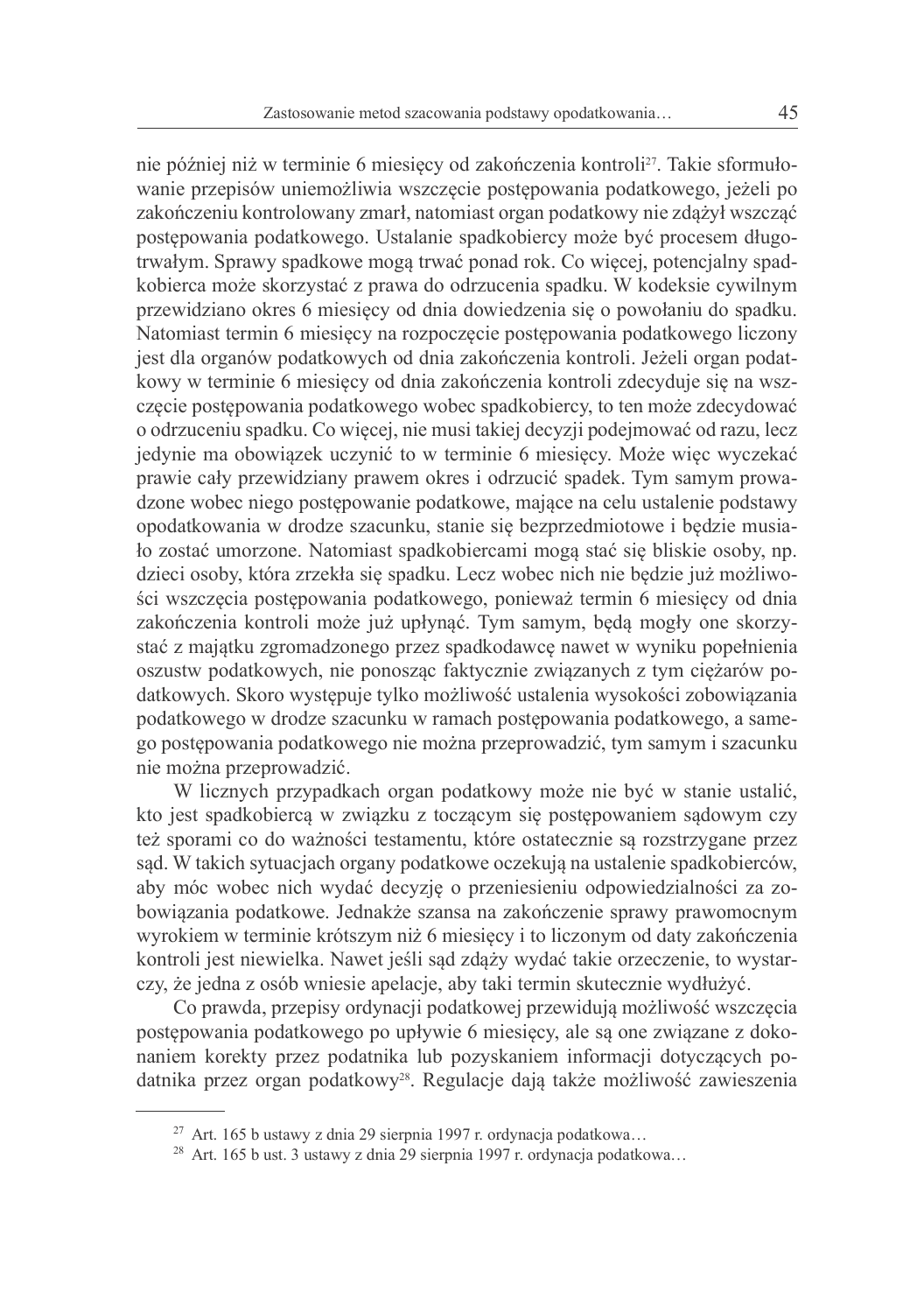postępowania podatkowego w razie śmierci strony (podatnika)<sup>29</sup>, ale w powyżej opisanej sytuacji wszczecie postepowania podatkowego w ogóle nie wystapiło. Tym samym nie mogą mieć zastosowania regulacje odnoszące się do zawieszenia postępowania.

Inna przyczyna szacowania podstawy opodatkowania może być nabranie podejrzeń organu podatkowego po śmierci podatnika, czy prawidłowo rozliczał się z zobowiązań podatkowych. Wystąpić mogą liczne przesłanki, wzbudzające wątpliwości w stosunku do podatnika. Przykładowo, może to być ujawnienie majatku w związku z otrzymaniem spadku przez spadkobierców. Wartość majątku zgłoszonego do opodatkowania (lub zwolnionego) podatkiem od spadków i darowizn może znacznie przekroczyć kwoty dochodów osiąganych przez spadkobierce. Organ podatkowy może wszcząć postępowanie wobec spadkobierców w związku z nieujawnionymi przez spadkodawcę źródłami dochodów niemających pokrycia w wydatkach. W trakcie postepowania może okazać się, że zmarły podatnik prowadził niezgłoszoną działalność gospodarczą lub część dochodów (obrotów) nie wykazywał zgodnie z przepisami. Takie ustalenia uprawniać mogą organ podatkowy do przeprowadzenia szacowania podstawy opodatkowania wobec spadkobierców w związku z niezgłoszoną działalnością gospodarczą. Oczywiście mogą wystąpić również inne powody, dla których wszczęto by postępowanie wobec spadkobiercy. Na przykład, analiza informacji pozyskiwanych z innych źródeł, jak banki, instytucje finansowe lub publiczne, wskazujące na wyższy poziom dochodów niż faktycznie wykazywane. Jedną z przyczyn może być również donos do organu podatkowego o prowadzeniu nieopodatkowanej działalności. Jednakże sama przesłanka wszczęcia postępowania podatkowego nie jest dla samego rozpoczęcia postępowania tak ważna. Istotne jest natomiast ustalenie, czy występują przewidziane w ordynacji podatkowej warunki do szacowania podstawy opodatkowania wobec spadkobiercy w związku z jego odpowiedzialnością za długi spadkowe oraz czy będą mogły być wykorzystane metody szacowania podstawy opodatkowania. W związku z koniecznością zastosowania odpowiedniej metody szacowania podstawy opodatkowania, znaczenie będzie miał zebrany materiał dowodowy. Uzależniony on będzie od konkretnej sytuacji. Nie można z góry przewidzieć, jakie materiały zostaną uzyskane, a tym samym, które metody mogą być zastosowane. Oczywiście w bardziej komfortowej sytuacji będą organy podatkowe, kiedy udało się przeprowadzić kontrolę podatkową, a podatnik zmarł pod jej koniec lub nawet po jej zakończeniu, a samo postępowanie podatkowe jest prowadzone wobec spadkobierców. Służby skarbowe mogą wtedy skorzystać z dowodów już dotychczas zebranych. Podobnie jest w sytuacji, gdy podatnik zmarł pod koniec postępowania podatkowego, a najważniejsze ustalenia zostały już poczynione. Jednakże można zwrócić uwagę na ewentualne trudności, związane ze stosowaniem poszczególnych metod przewidzianych w przepisach. Dotyczą one zwłaszcza sytuacji, kiedy

<sup>&</sup>lt;sup>29</sup> Art 201 ustawy z dnia 29 sierpnia 1997 r. ordynacja podatkowa...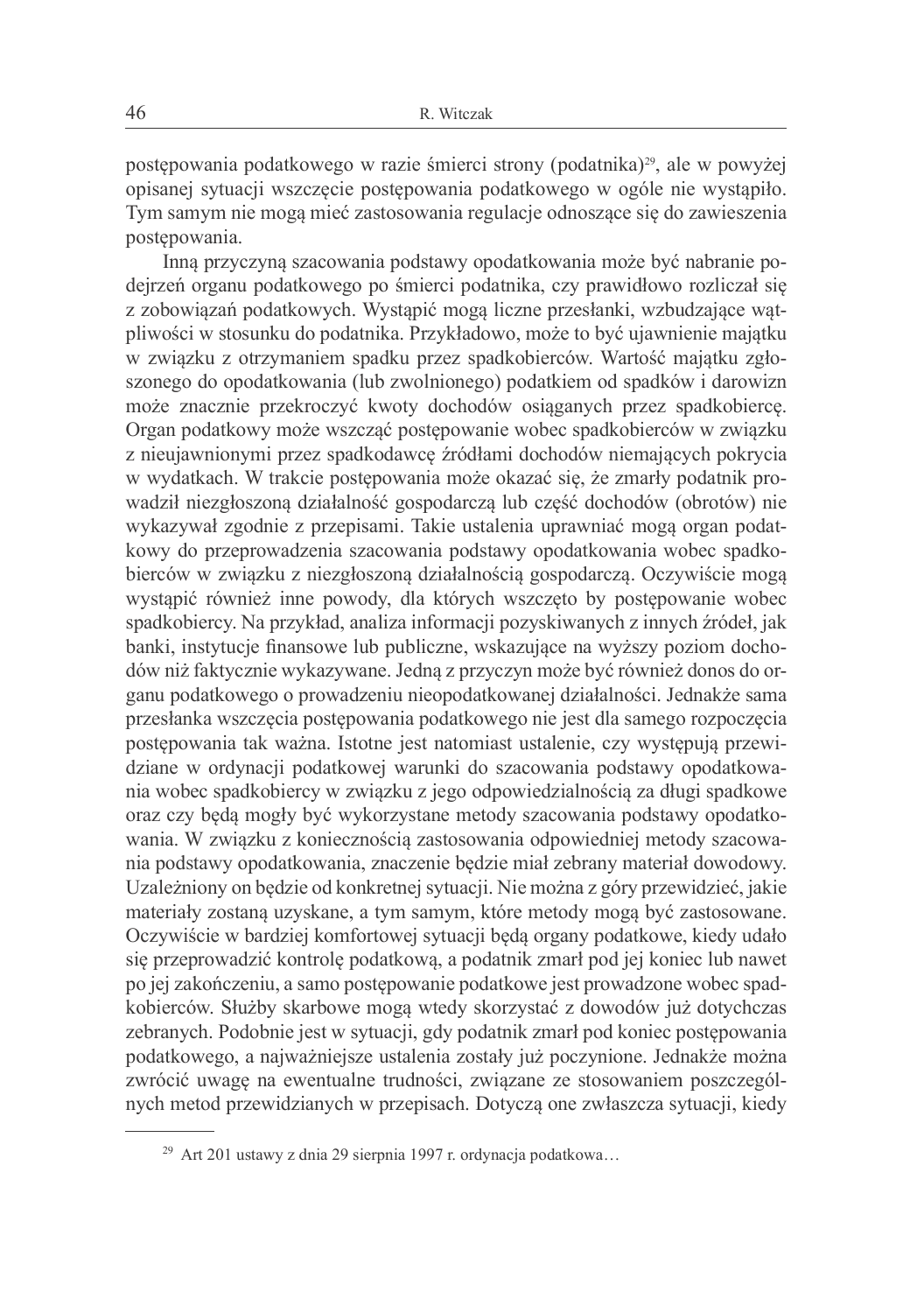przed śmiercią podatnika nie było prowadzone postępowanie podatkowe lub kontrola podatkowa wobec podatnika, natomiast postepowanie w celu oszacowania podstawy opodatkowania wszczęto wobec spadkobiercy.

Przypuszczalnie możliwości zastosowania wobec spadkobierców metody porównawczej wewnetrznej mogą nie być zbyt duże, szczególnie gdy spadkobiercy poinformują, że nie mają żadnych informacji dotyczących przedsiębiorstwa funkcjonującego za życia spadkodawcy. Jeżeli organ podatkowy nie dysponuje wiarygodnymi informacjami z poprzednich okresów rozliczeniowych, to wykorzystanie powyższej metody będzie raczej niemożliwe. Nawet, gdyby służby skarbowe dysponowały takimi informacjami, to ich zastosowanie również będzie bardzo watpliwe. W gospodarce rynkowej występują bowiem ciągłe zmiany uwarunkowań wpływających na wysokość osiąganych obrotów, przychodów lub kosztów. Oznacza to, że dane dotyczące poszczególnych elementów konstrukcji określonego podatku, jakie wystapiły w jednym okresie (kwartale, roku itp.), moga nie powtórzyć się w kolejnych latach. Organy podatkowe powinny więc, dokonując szacunku, uwzględnić powyższe fakty. Lecz przy braku dokładnych informacji co do rozmiarów prowadzonej działalności przeprowadzenie takich korekt bedzie utrudnione

Przydatną może okazać się metoda porównawcza zewnętrzna. Jeżeli w trakcie postepowania organowi podatkowemu uda się ustalić chociażby w przybliżeniu rodzaj i zakres prowadzonej działalności, to istnieje następnie możliwość skorzystania z danych innych podmiotów funkcjonujących na podobnym rynku i w podobnych warunkach. Szczególnie analizowana metoda znajdzie zastosowanie do szacowania dochodu (obrotu) podmiotów prowadzących drobną działalność rzemieślniczą lub usługową, np. fryzjerów, krawców itp. Jednakże przy różnorodnym rodzaju prowadzonej działalności przez podatnika lub braku informacji co do jej rozmiarów również i ta metoda nie zawsze będzie mogła być zastosowana. Powstaje bowiem problem skali, w jakiej należy wybrać porównywane przedsiębiorstwo.

Dla metody remanentowej istotne są dane zebrane bezpośrednio u podatnika np. wyniku spisu z natury, który może być przeprowadzony w związku z toczącą się kontrolą podatkową. Jeżeli przeniesienie odpowiedzialności na spadkobiercę odbywa się bez uprzedniego wszczęcia postępowania podatkowego lub kontroli podatkowej wobec spadkodawcy, to praktycznie nie będzie możliwości wykorzystania metody remanentowej, prowadząc postępowanie wobec spadkodawcy.

W niektórych sytuacjach zastosowanie znajdzie metoda produkcyjna. Istnieje bowiem czasami możliwość ustalenia majątku, jaki był wykorzystywany przy prowadzonej działalności przez podatnika. Można takie ustalenia przeprowadzić w związku z wymiarem podatku od spadków i darowizn i analizy wykazu składników majątkowych, jakie przejęli spadkobiercy dla tego podatku. Może to pozwolić na oszacowanie rozmiarów produkcji, a tym samym również i dochodów lub obrotów osiąganych przez spadkodawcę.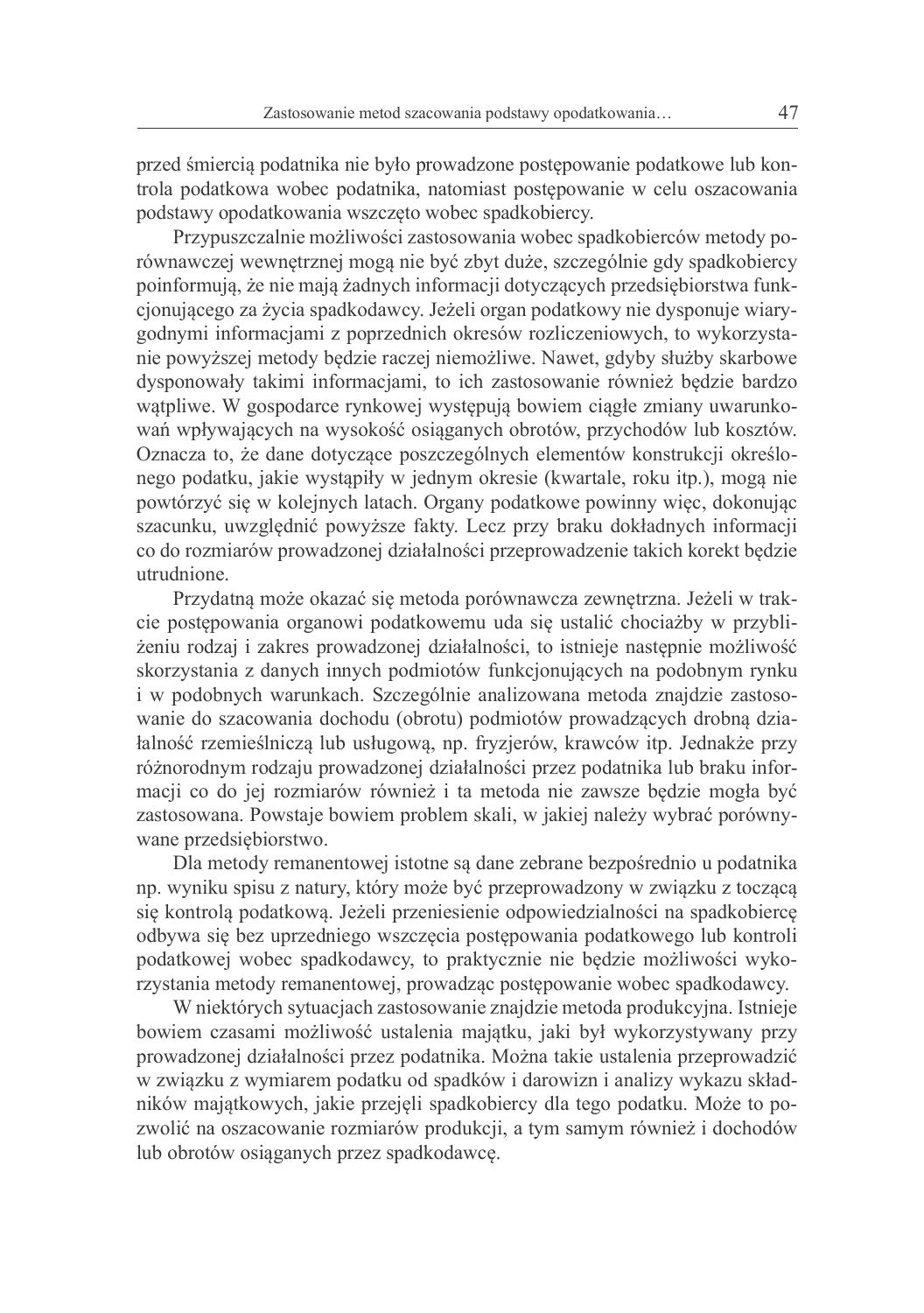W przypadku metody kosztowej, podobnie jak dla metody remanentowej, istotne sa dane zebrane bezpośrednio u podatnika w związku z tocząca się kontrolą podatkową lub postępowaniem podatkowym. Skoro przeniesienie odpowiedzialności na spadkobierce odbywa się bez uprzedniego wszczęcia postępowania podatkowego lub kontroli podatkowej wobec spadkodawcy, to praktycznie beda niewielkie szanse wykorzystania metody kosztowej, prowadząc postępowanie wobec spadkodawcy.

Szacowanie podstawy opodatkowania w oparciu o metode udziału dochodu w obrocie jest w postępowaniu skierowanym wobec spadkodawcy również bardzo utrudnione. Organy podatkowe bez współpracy podatnika nie będą dysponowały odpowiednimi informacjami. Nawet, gdyby służby skarbowe dysponowały odpowiednimi informacjami dla określonego czasu, to ich zastosowanie również będzie bardzo wątpliwe. W gospodarce rynkowej występują bowiem ciągłe zmiany uwarunkowań wpływających na wysokość osiąganych obrotów z poszczególnych rodzajów działalności czy też sprzedaży określonych wyrobów. Oznacza to, że dane dotyczące udziału poszczególnych rodzajów wyrobów, jakie wystąpiły w jednym okresie (kwartale, roku itp.) moga nie powtórzyć się w kolejnych okresach. Organy podatkowe powinny więc, dokonując szacunku, uwzględnić powyższe dane. Przy braku dokładnych informacji co do rozmiarów prowadzonej działalności przeprowadzenie takich korekt będzie poważnie utrudnione.

Należy jednak zwrócić uwagę, że, obok wymienionych w przepisach metod, regulacje dopuszczają zastosowanie innych metod szacowania podstawy opodatkowania. Może wystapić konieczność połaczenia różnych metod. Wskazać można również na metody szacowania podstawy opodatkowania stosowane wobec podmiotów powiązanych. Wynikają one z faktu wykorzystywania cen transferowych do zmniejszania należności podatkowych. Określają one wartość dóbr i usług sprzedawanych powiązanym przedsiębiorstwom w obrębie holdingu, koncernu lub grupy kapitałowej. Chociaż ceny transferowe spełniać mogą różne funkcje w przedsiębiorstwach, to powiązane podmioty gospodarcze mają możliwość za ich pomocą przerzucać dochód do korzystniej opodatkowanego powiązanego przedsiębiorstwa. Działanie to przeprowadzone może być dwojako: sprzedaż towarów lub usług po zaniżonych cenach lub zakupu towarów lub usług po zawyżonych cenach. Zasadniczym sposobem zapobiegania wykorzystywaniu cen transferowych do ucieczek przed podatkiem dochodowym jest stosowanie odpowiednich metod szacowania dochodu jednostki gospodarczej, która zmniejszyła obciążenia podatkowe. Wskazać można różne metody szacowania dochodu podmiotów powiązanych, a podzielić na akceptowane przez OECD oraz nieakceptowane przez OECD<sup>30</sup>.

<sup>&</sup>lt;sup>30</sup> R. Witczak, Polityka cen transferowych dla celów podatkowych w powiązanych jednostkach opieki zdrowotnej, [w:] R. Lewandowski, R. Walkowiak (red.), Współczesne wyzwania strukturalne w ochronie zdrowia, Olsztyńska Wyższa Szkoła Informatyki i Zarządzania im. prof. T. Kotarbińskiego, Olsztyn 2009.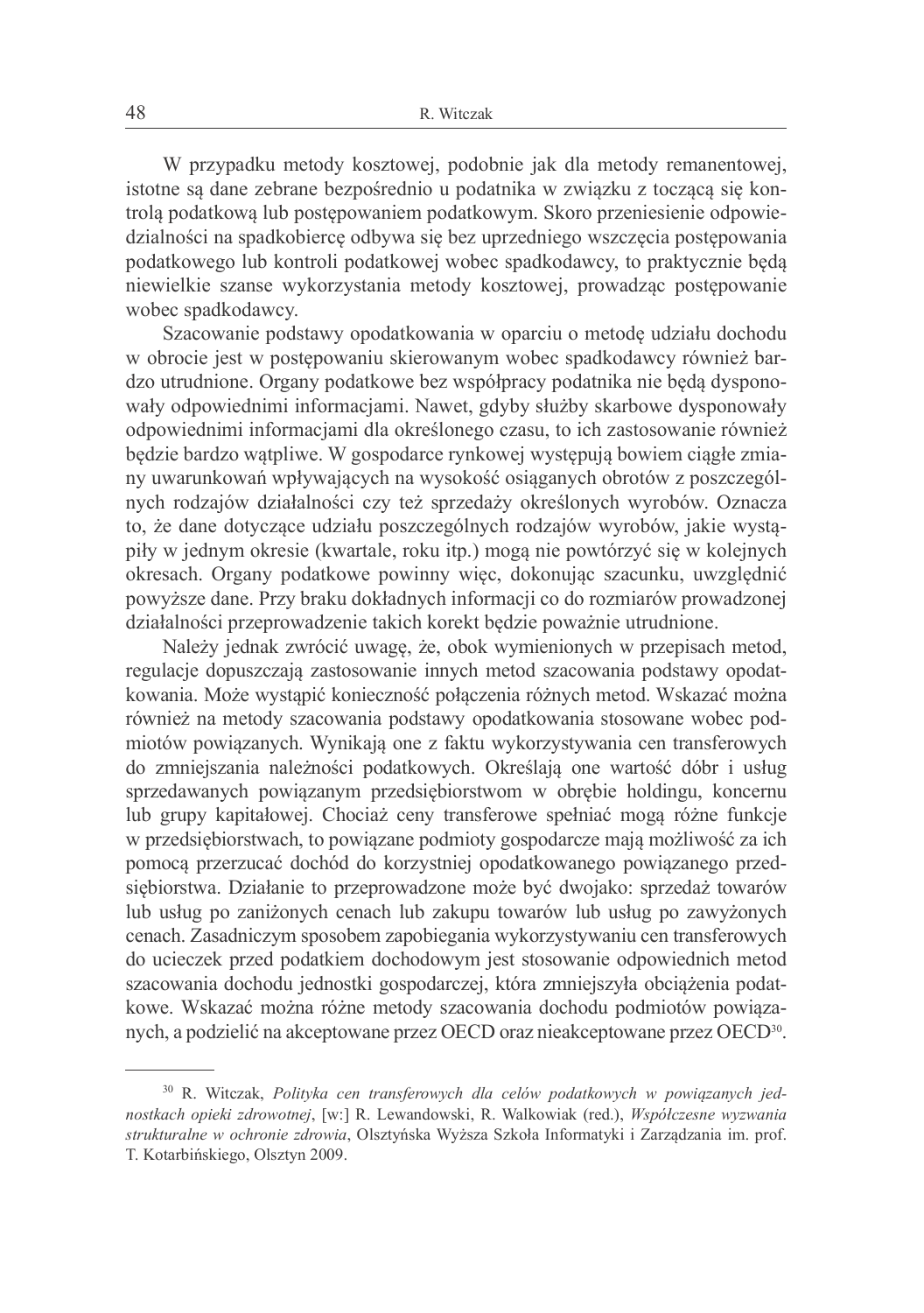Do metod szacowania podstawy opodatkowania w związku ze stosowaniem cen transferowych dopuszczonych przez OECD zalicza się:

- · metodę porównywalnej ceny niekontrolowanej,
- · metode ceny odsprzedaży,
- metode rozsadnej marży (koszt plus...).
- · metodę podziału zysku,
- · metodę marży transakcyjnej netto.

Natomiast wśród metod nieakceptowanych przez OECD można wyróżnić  $m.in.31$ :

• metode odpowiednich transakcji (Matching Transaction Method),

· metode porównywalnych warunków zapłaty (Comparable Adjustable Transaction Method).

- · metodę porównywalnych różnic w zyskach (Comparable Profit Interval),
- · podział według formuły (Global Formulary Apportionment),
- metodę porównywalnego zysku (Comparable Profits Method).

Należałoby rozważyć w ogóle możliwość wykorzystania metod szacowania podstawy opodatkowania wobec podmiotów stosujących ceny transferowe do szacowania podstawy opodatkowania w związku z przesłankami występującymi w ordynacji podatkowej, co wykracza poza ramy powyższego artykułu.

#### 5. WNIOSKI

Organy podatkowe mogą korzystać z różnych form przeciwdziałania nielegalnemu zmniejszaniu obciążeń podatkowych. Jedną z nich jest wykorzystywanie szacowania podstawy opodatkowania przewidzianej w ordynacji podatkowej. Należy zauważyć, że w razie śmierci zobowiązanie podatkowe nie wygasa. Daje to możliwość zastosowania szacowania podstawy opodatkowania wobec spadkobierców. Same regulacje generalnie dają prawo do prowadzenia wobec spadkobiercy szacowania podstawy opodatkowania.

Warto rozważyć zmianę przepisów w ordynacji podatkowej w zakresie możliwości wszczęcia postępowania podatkowego po zakończeniu kontroli w przypadku śmierci kontrolowanego. Do przesłanek, które umożliwiają wszczęcie postępowania podatkowego w razie przekroczenia 6 miesięcznego terminu, dodać należy regulacje umożliwiającą wszczęcie postępowania w przypadku śmierci kontrolowanego.

<sup>&</sup>lt;sup>31</sup> B. Kaminski, Verrechnungspreisbestimung bei fehlenden Fremdvergleich, Herman Luchterhand Gmbh, Neuwied 2001, s. 211; P. Kabalski, Rachunkowość w zarządzaniu cenami transferowymi, ODDK, Gdańsk 2001, s. 112; J. Helbing, Konzernverrechnungspreise : oekonomische Analyse eines Hauptproblems der internationalen Besteuerung, Institut Finanzen und Steuern, Bonn 1995, s. 51.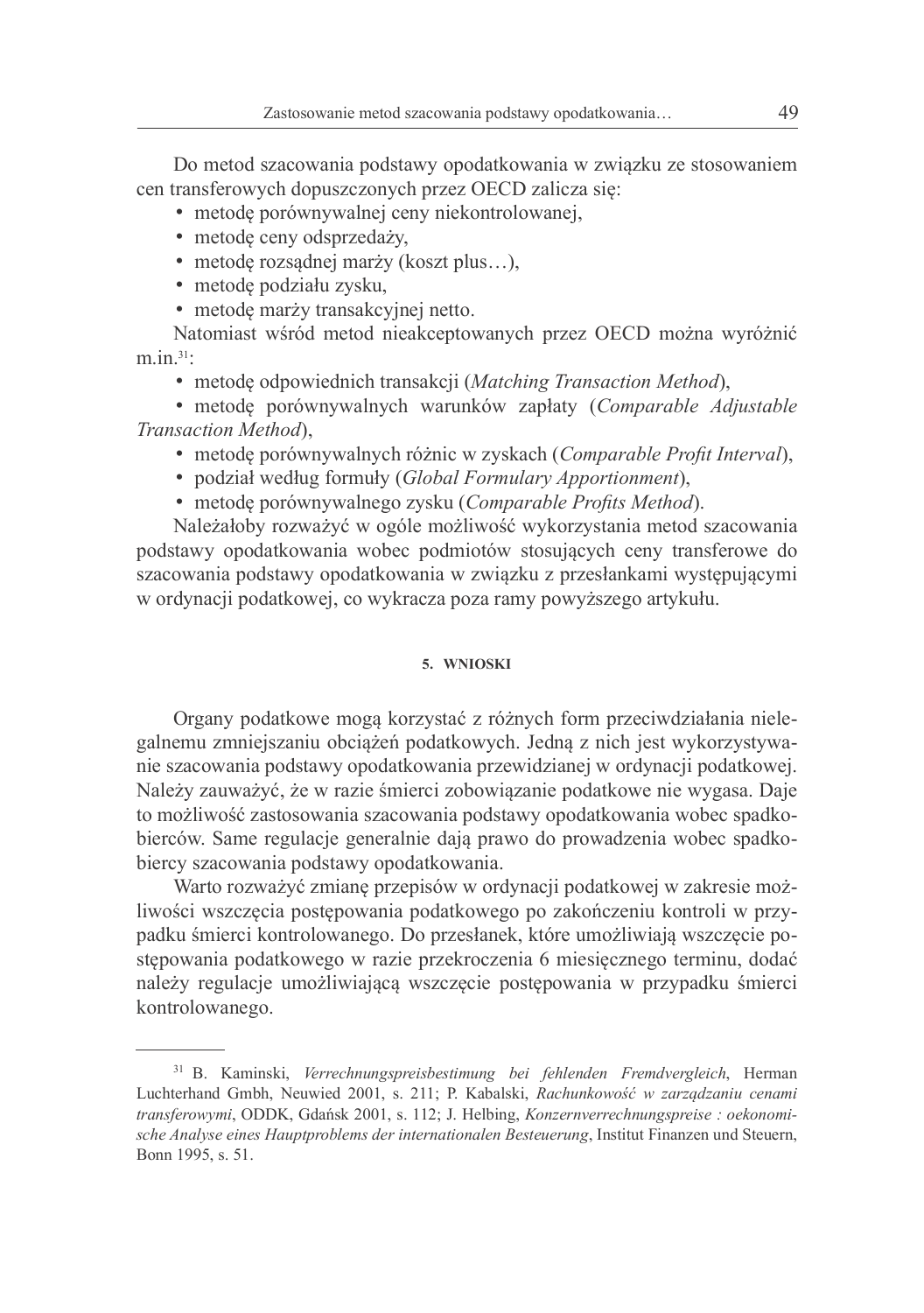Organy podatkowe mogą zastosować różne metody szacowania podstawy opodatkowania. Nie wszystkie z nich beda mogły być w praktyce zastosowane. Zwłaszcza jeśli wcześniej przed śmiercią podatnika nie było prowadzone postępowanie podatkowe lub kontrola podatkowa. W takiej sytuacji organy podatkowe najprawdopodobniej beda mogły wykorzystać metode porównawcza zewnetrzna lub metode produkcyjna. Pozostałe metody szacowania podstawy opodatkowania wymagają pozyskania danych bezpośrednio od podatnika w ramach postępowania podatkowego lub kontroli podatkowej.

W związku z możliwością wystąpienia trudności w zebraniu odpowiedniego materiału dowodowego dla zastosowania metod przewidzianych w ordynacji podatkowej, należałoby poprowadzić dalsze badania, zmierzające do określenia możliwości wykorzystania metod szacowania dochodu w przypadku podmiotów powiazanych, stosujących ceny transferowe w przypadkach szacowania podstawy opodatkowania w zwiazku z przesłankami wystepującymi w ordynacji podatkowej.

#### **LITERATIIRA**

- Adamiak B., Borkowski J., Mastalski R., Zubrzycki J., Ordynacja podatkowa. Komentarz 2008, Oficyna Wydawnicza "Unimex", Wrocław 2008.
- Babiarz S. i in., Ordynacja podatkowa. Komentarz, LexisNexis, Warszawa 2007.
- Brzeziński B. i in., Ordynacja podatkowa. Komentarz, T.1., Dom Organizatora, Toruń 2007.
- Dauter B., Ordynacja podatkowa. Orzecznictwo sądów administracyjnych w sprawach podatkowych, LexisNexis, Warszawa 2007.
- Dzwonkowski H. (red.), Ordynacja podatkowa. Rok 2008, Wydawnictwo C.H. Beck, Warszawa 2008.
- Helbing J., Konzernverrechnungspreise : oekonomische Analyse eines Hauptproblems der internationalen Besteuerung, Institut Finanzen und Steuern, Bonn 1995.
- Kabalski P., Rachunkowość w zarządzaniu cenami transferowymi, ODDK, Gdańsk 2001.
- Kaminski B., Verrechnungspreisbestimung bei fehlenden Fremdvergleich, Herman Luchterhand Gmbh, Neuwied 2001.
- Kosikowski C. (red.), Ordynacja podatkowa. Komentarz, Lex a Wolters Kluwer business, Warszawa 2007.
- Mariański A., Glosa do wyroku NSA z dnia 24.09.2010 sygn. akt II FSK 1193/10, "Przegląd Orzecznictwa Podatkowego", 3/2011.
- Pietrasz P., Siemieniako J., Oszacowanie podstawy opodatkowania w świetle realizacji zasady *prawdy materialnej (2)*, "Przegląd Podatkowy" 2010, nr 11.
- Sowiński R., Metody oszacowania podstawy opodatkowania, "Przegląd Podatkowy" 2003, nr 7.
- Ustawa z dnia 29 sierpnia 1997 r. Ordynacja podatkowa, Dz. U. z 1997 r., nr 137, poz. 926 z późn. zm.
- Witczak R., Polityka cen transferowych dla celów podatkowych w powiązanych jednostkach opieki zdrowotnej, [w:] R. Lewandowski, R. Walkowiak (red.), Współczesne wyzwania strukturalne w ochronie zdrowia. Olsztyńska Wyższa Szkoła Informatyki i Zarządzania im. prof. T. Kotarbińskiego, Olsztyn 2009.
- Wyrok NSA z dnia 24.09.2010 sygn. akt II FSK 1193/10, "Przeglad Orzecznictwa Podatkowego".  $3/2011$ .